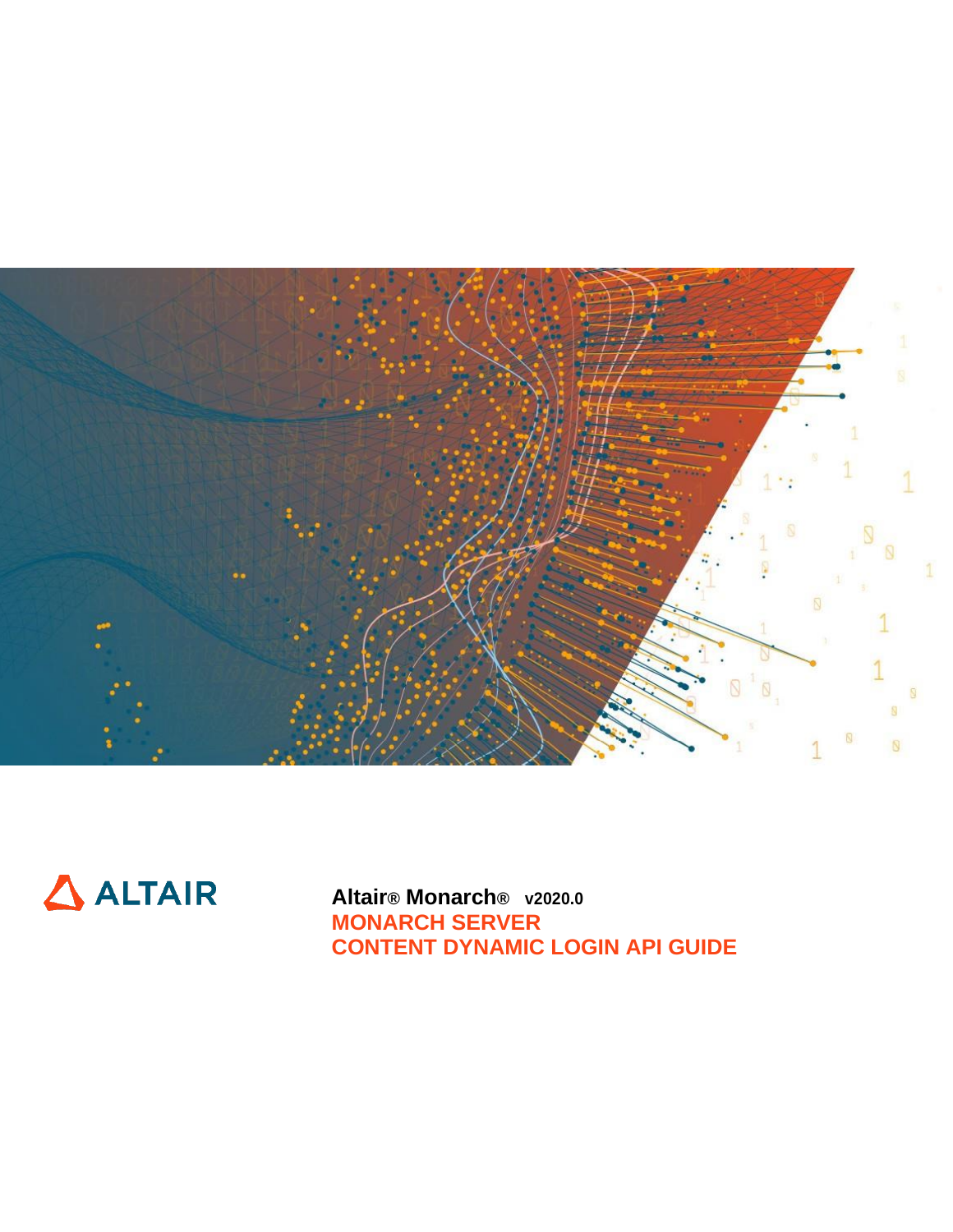#### **TABLE OF CONTENTS**

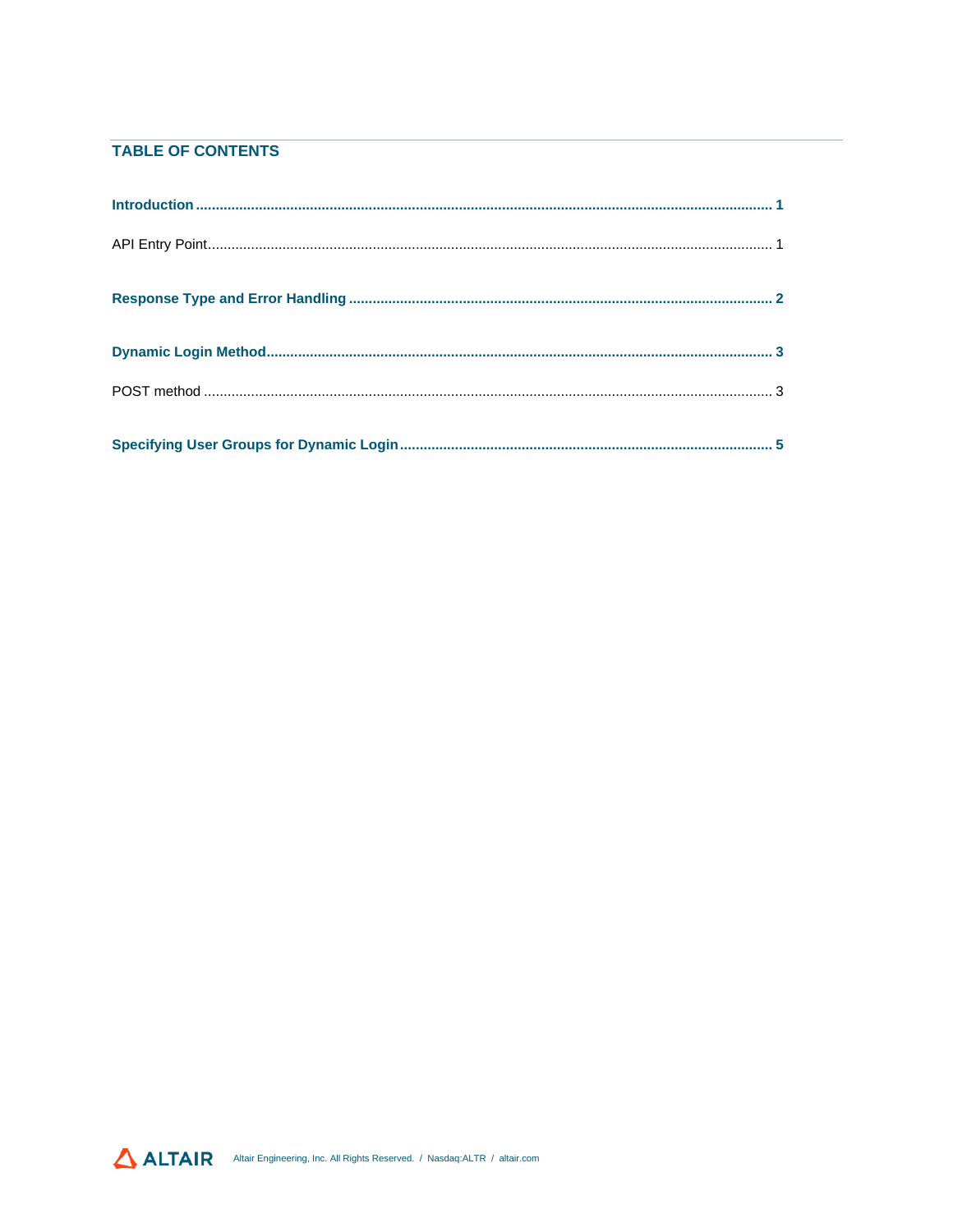# <span id="page-2-0"></span>**INTRODUCTION**

<span id="page-2-1"></span>**Monarch Server** (**MS** hereafter) provides the API for external applications based on the HTTP protocol.

### **API ENTRY POINT**

Access to the MS HTTP API is performed through an entry point.

The format of the request URL is

http://<host>:<port>/MSClient/api

Here, <host> is the name of the computer where MS is running, and <port> is the port number on which MS is listening.

The request can be sent using either an HTTP GET or an HTTP POST method (unless specified otherwise). The target area can be either the top window or a new browser window.

Parameter values that contain URL-prohibited symbols must be encoded as required by the URL specification.



#### **NOTES**

In Monarch Server v2020.0 that is upgraded from previous versions (e.g., v13.2), the virtual folders could still be labeled as "DSClient" (or "DSAdmin"). In this case, use "DSClient" (or "DSAdmin") instead of "MSClient" (or "MSAdmin") to open the Client (or Admin) page.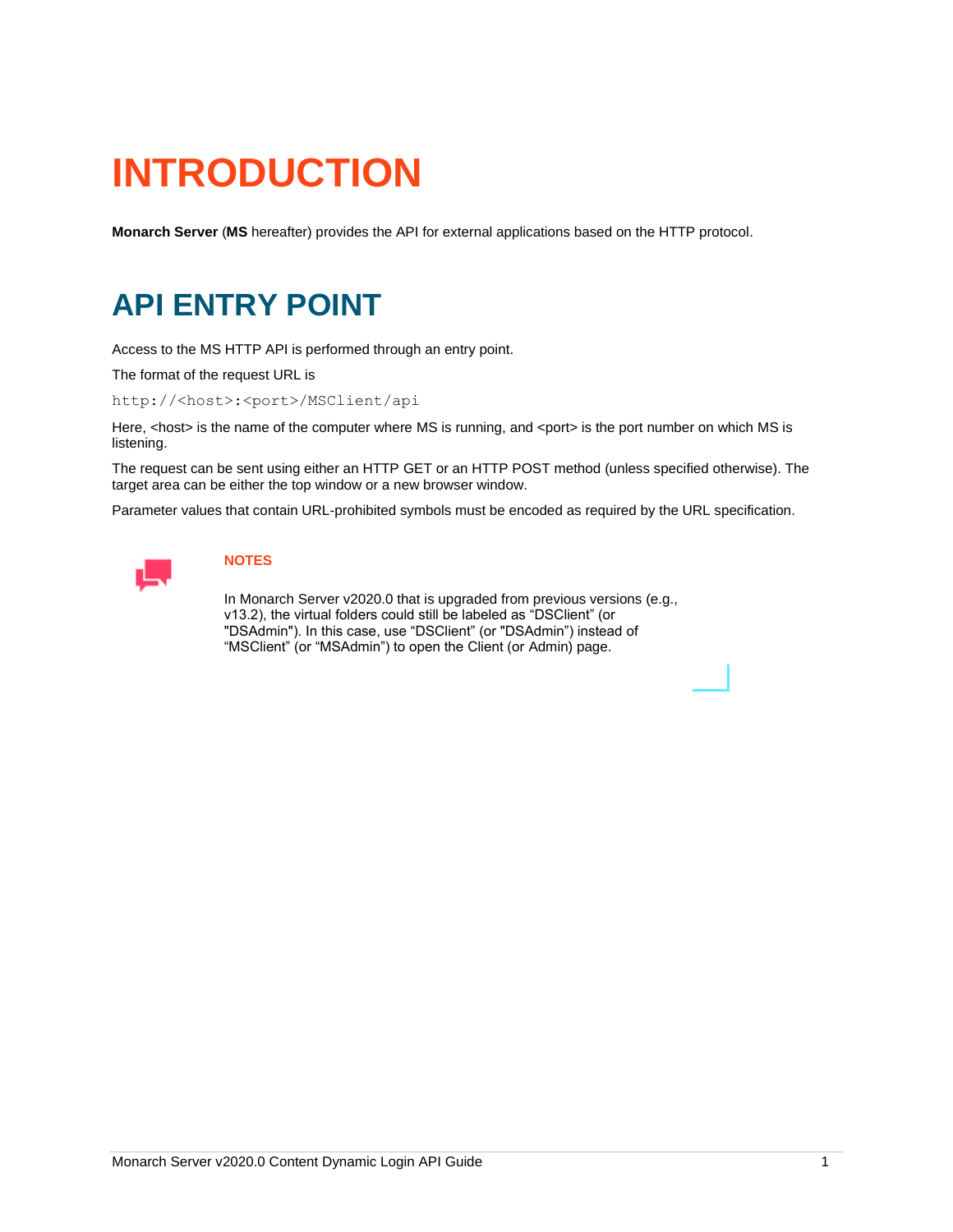## <span id="page-3-0"></span>**RESPONSE TYPE AND ERROR HANDLING**

The response to a request can be one of the following depending on the success condition:

- ❑ Request succeeded. The response has the corresponding HTTP redirect.
- ❑ Request failed.

Depending on the operation nature and status, the response can be one of the following:

- ❑ The standard MS error page describing the nature of the error (for HTML-based views)
- ❑ HTTP error code with an optional message
- ❑ XML error description (non-HTML views)

In case of an XML error description, the response type is text/xml. The format of an XML error message is

```
<Error>
<Message>[Message]</Message>
 <ExceptionMessage>[ExceptionMessage]</ExceptionMessage>
 <ExceptionType>[ExceptionType]</ExceptionType>
<StackTrace>[StackTrace]</StackTrace>
</Error>
```
The client application can check the root node's name if text/xml content is returned to determine whether an error occurred.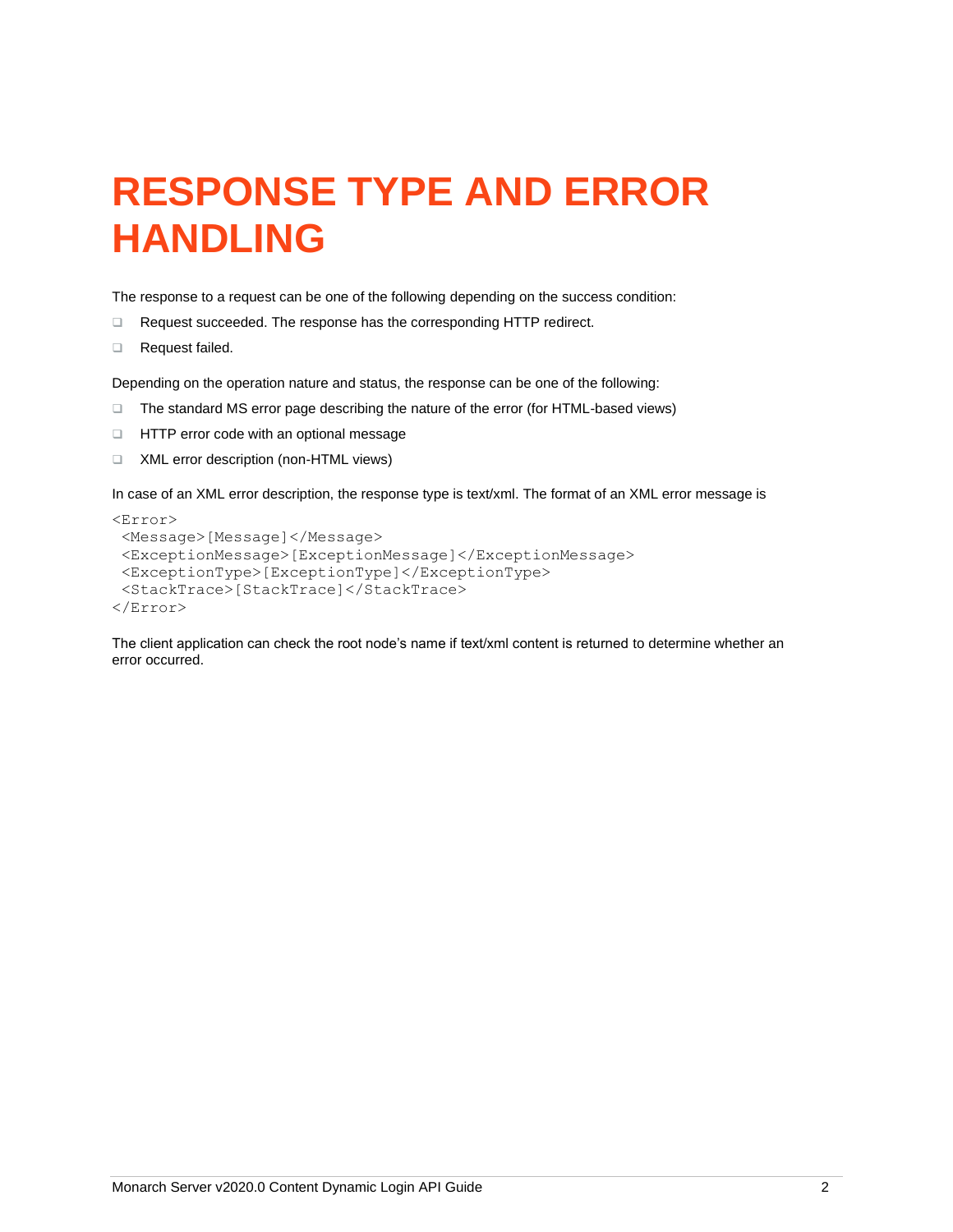# <span id="page-4-0"></span>**DYNAMIC LOGIN METHOD**

<span id="page-4-1"></span>Use the following method to login to MS Client with Dynamic User.

### **POST METHOD**

The POST method entry point is

api/dynamicLogin

#### **Request Information**

URI Parameters: none.

Body parameters:

| <b>NAME</b>      | <b>DESCRIPTION</b>                                                                                                                                                                                                                                        | <b>TYPE</b>              | <b>ADDITIONAL</b><br><b>INFORMATION</b> |
|------------------|-----------------------------------------------------------------------------------------------------------------------------------------------------------------------------------------------------------------------------------------------------------|--------------------------|-----------------------------------------|
| UserName         | Name of Dynamic User.                                                                                                                                                                                                                                     | String                   | Required max<br>length: 60              |
| UserFullName     | Full Name of Dynamic User.                                                                                                                                                                                                                                | String                   | Optional max<br>length: 60              |
| GroupNames       | The names of the Groups of<br>which the User will be a<br>member. Refer to Specifying<br><b>User Group for Dynamic</b><br>Login section to get<br>information about specifying<br>user groups. For multiple<br>groups, use a comma as a<br>delimiter (,). | Collection of string     | Required                                |
| RedirectPage     | Page that redirects the User<br>after login. Main Page,<br>Document Search, or Report<br>Search.                                                                                                                                                          | RedirectType (see below) | Required                                |
| DocumenTypeId    | Document Type ID, which is<br>set on the Search Form by<br>default.                                                                                                                                                                                       | Integer                  | Optional                                |
| <b>DateFrom</b>  | The lower boundary limit by<br>date, which is set on the<br>Search Form by default.                                                                                                                                                                       | Date                     | Optional data type:<br><b>DateTime</b>  |
| DateTo           | The upper boundary limit by<br>date, which is set on the<br>Search Form by default.                                                                                                                                                                       | Date                     | Optional data type:<br><b>DateTime</b>  |
| <b>IsLatest</b>  | Default value of Is Latest<br>option on the Search<br>form.                                                                                                                                                                                               | Boolean                  | Optional                                |
| SecurityKeywords | Security keywords                                                                                                                                                                                                                                         | Collection of            | Optional                                |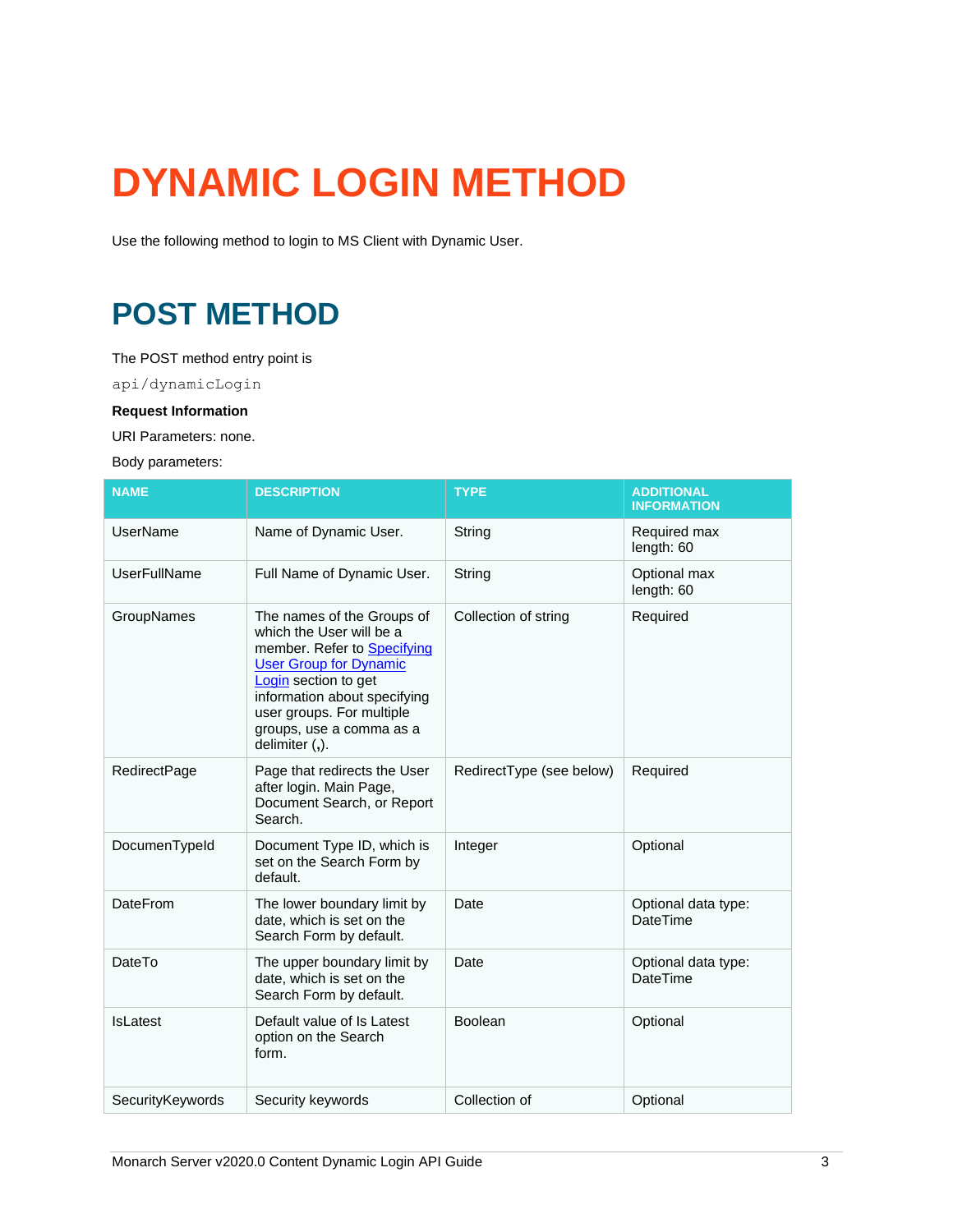| <b>NAME</b> | <b>DESCRIPTION</b> | <b>TYPE</b>                        | <b>ADDITIONAL</b><br><b>INFORMATION</b> |
|-------------|--------------------|------------------------------------|-----------------------------------------|
|             |                    | SecurityKeywordItem<br>(see below) |                                         |

#### **RedirectType**

| <b>NAME</b>    | <b>VALUE</b> | <b>DESCRIPTION</b>        |
|----------------|--------------|---------------------------|
| Main           | 0            | Main Page                 |
| DocumentSearch |              | Document Search Page      |
| ReportSearch   | c            | <b>Report Search Page</b> |

#### **SecurityKeywordItem**

| <b>NAME</b> | <b>DESCRIPTION</b>     | <b>TYPE</b> | <b>ADDITIONAL</b><br><b>INFORMATION</b> |
|-------------|------------------------|-------------|-----------------------------------------|
| Name        | Security Keyword Name  | string      | None                                    |
| Value       | Security Keyword Value | string      | None                                    |

#### **Request format sample (application/json, text/json)**

```
{
  "UserName": "sample string 1",
  "UserFullName": "sample string 2",
  "GroupNames": [
     "sample string 1",
     "sample string 2"
 \frac{1}{\sqrt{2}} "RedirectPage": 0,
  "DocumenTypeId": 1,
  "DateFrom": "2015-10-09T12:26:32.1385658Z",
  "DateTo": "2015-10-09T12:26:32.1385658Z",
  "IsLatest": true,
  "SecurityKeywords": [
     {
       "Name": "sample string 1",
       "Value": "sample string 2"
     },
     {
       "Name": "sample string 1",
       "Value": "sample string 2"
     }
  ]
}
```
#### **Response Information**

The response is: Redirect to Monarch Server Client.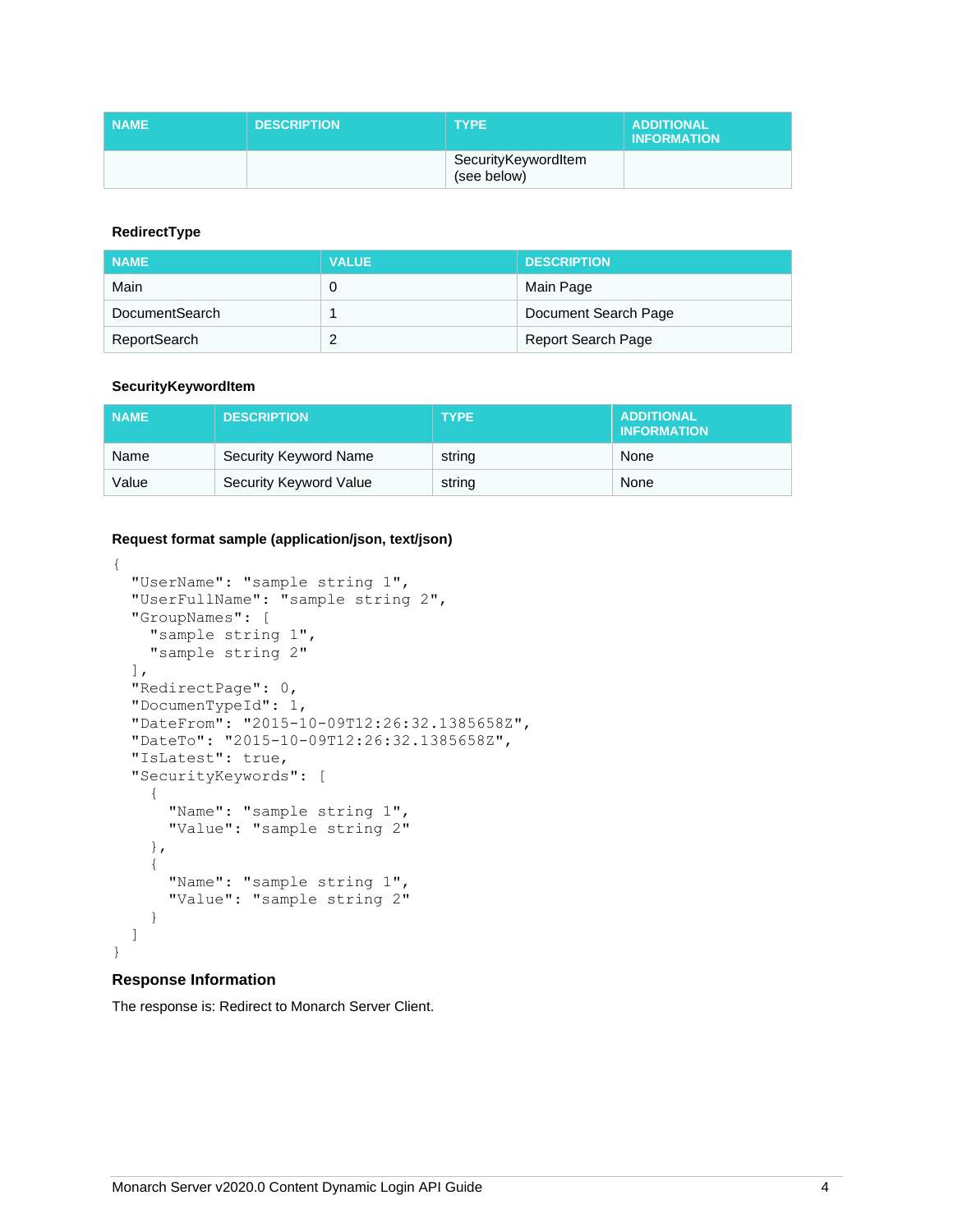# <span id="page-6-0"></span>**SPECIFYING USER GROUPS FOR DYNAMIC LOGIN**

When logging in to MS Client via Dynamic Login API, the user should enter the name of the user group (or multiple user groups) in the MS that he/she is entitled to log in to. Once the user is logged in, all rights of this user group are assigned to this user.

Server Administrator should create a user group in the MS Admin application and add the newly created group to the list of user groups that the dynamic users are entitled to log in to.

**To specify a user group for dynamic login**

1. In the **Web.config** file of Admin application, change the value of the **ShowDynamicUserSettings** parameter from "false" to "true" to enable the Dynamic Login Setting page.

The path to the **Web.config** file is C:\inetpub\wwwroot\MSAdmin\Web.config.

The **ShowDynamicUserSettings** parameter is located in the <appSettings> section:

```
<appSettings>
    <add key="ShowDynamicUserSettings" value="true"/>
 …
</appSettings>
```
- 2. Login to the Admin application, create a user group (e.g., Dynamic\_Group), add some rights, and assign any document types to them.
- 3. Open **System Settings > System Preferences > Dynamic Login Settings**, expand the **Groups** for dynamic users section, and assign the newly created user group to the **Selected User Groups** list.

| Available User Groups:                            |           | Selected User Groups:                                                      |  |
|---------------------------------------------------|-----------|----------------------------------------------------------------------------|--|
| Search                                            |           |                                                                            |  |
| <b>All Users Group</b>                            | $+$       | Dynamic_Group                                                              |  |
| Automator User group                              | $+$       |                                                                            |  |
| Dynamic Group                                     |           |                                                                            |  |
| <b>RMSGroup</b>                                   | $\ddot{}$ |                                                                            |  |
|                                                   |           |                                                                            |  |
|                                                   |           |                                                                            |  |
| of 1 $\gg$ $\gg$ 1<br>IN << Page 1<br>$10 \times$ |           | Add All H << Page 1<br>of 1 $\gg$ $\approx$ 1<br>$10 \times$<br>Remove All |  |

4. Click the **Save** button.